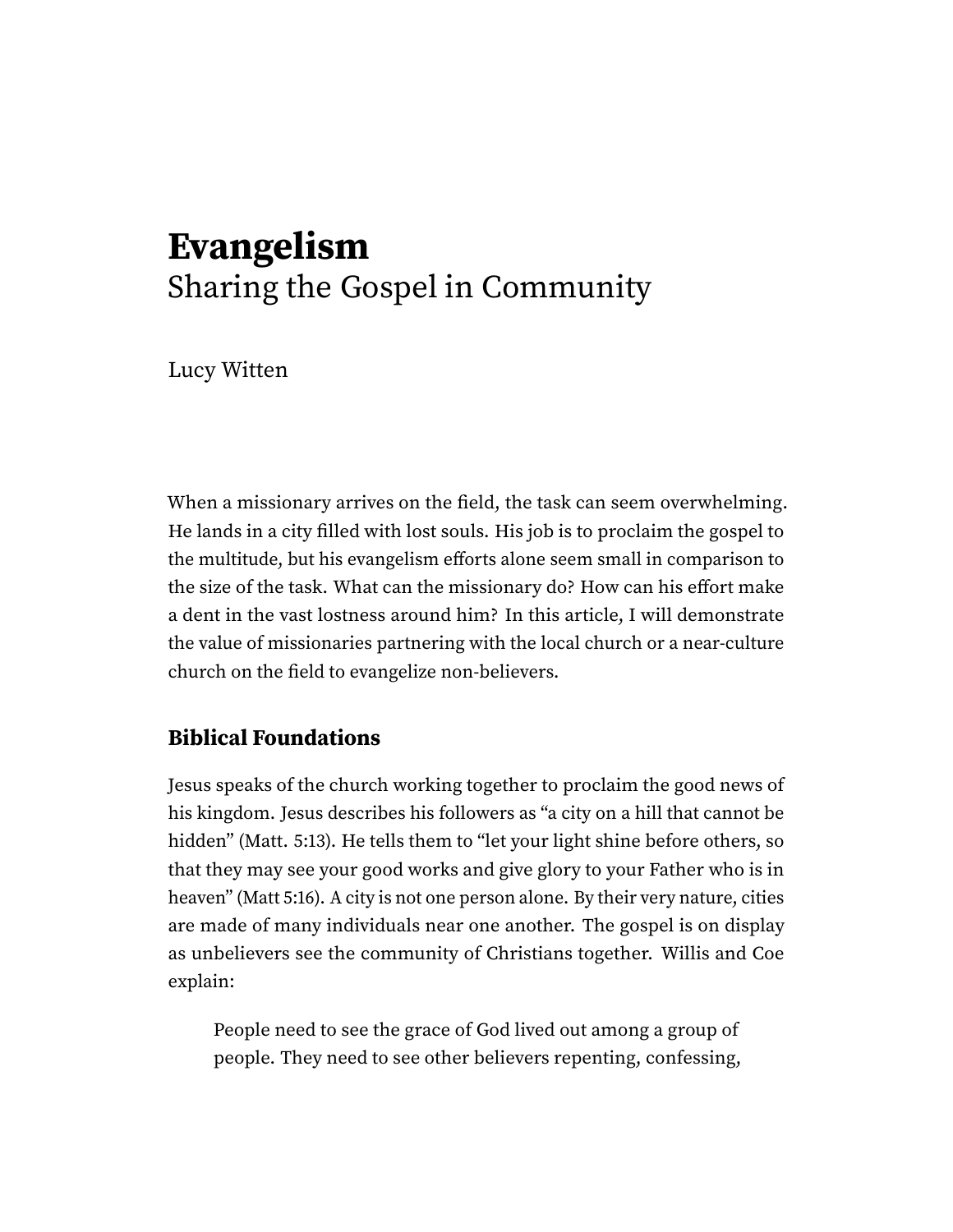<span id="page-1-2"></span>rejoicing in God's grace, and forgiving others. They need to see the gospel applied to life... You are not meant simply to show off the light you have as an individual, but rather you are meant to display the light of the gospel through a community of people who are unified in Jesus.<sup>[1](#page-1-0)</sup>

The good news of Jesus Christ in the gospel is lived out before an unbelieving world in the church.

Jesus describes two specific characteristics of the community of believers who point others to his salvation, love and unity. Jesus says, "A new commandment I give to you, that you love one another: just as I have loved you, you also are to love one another. By this all people will know you are my disciples, if you have love for one another" (John 13:34–35). God's saving love for mankind is demonstrated when church members love one another. Dever writes, "One of the main reasons that the local church is to be a community of love is so that others will know the God of love. . . The life of the local congregation makes the audible gospel visible."[2](#page-1-1) The gospel message of God's love is on display when the church is characterized by love.

Before his death on the cross, Jesus prayed:

<span id="page-1-3"></span>I do not ask for these only, but also for those who will believe in me through their word, that they may all be one, just as you, Father, are in me, and I in you, that they may also be in us, so that the world may believe that you have sent me. The glory that you have given me I have given to them, that they may be one even as we are one, I in them and you in me, that they may become perfectly one, so that the world may know that you sent me and loved them even as you loved me. (John 17:20–23)

<span id="page-1-0"></span><sup>&</sup>lt;sup>[1](#page-1-2)</sup> Dustin Willis and Aaron Coe, Life on Mission: Joining the Everyday Mission of God (Chicago, IL: Moody Publishers, 2014), 133.

<span id="page-1-1"></span><sup>&</sup>lt;sup>[2](#page-1-3)</sup> Mark Dever, The Gospel & Personal Evangelism (Wheaton, IL: Crossway Books, 2007), 51.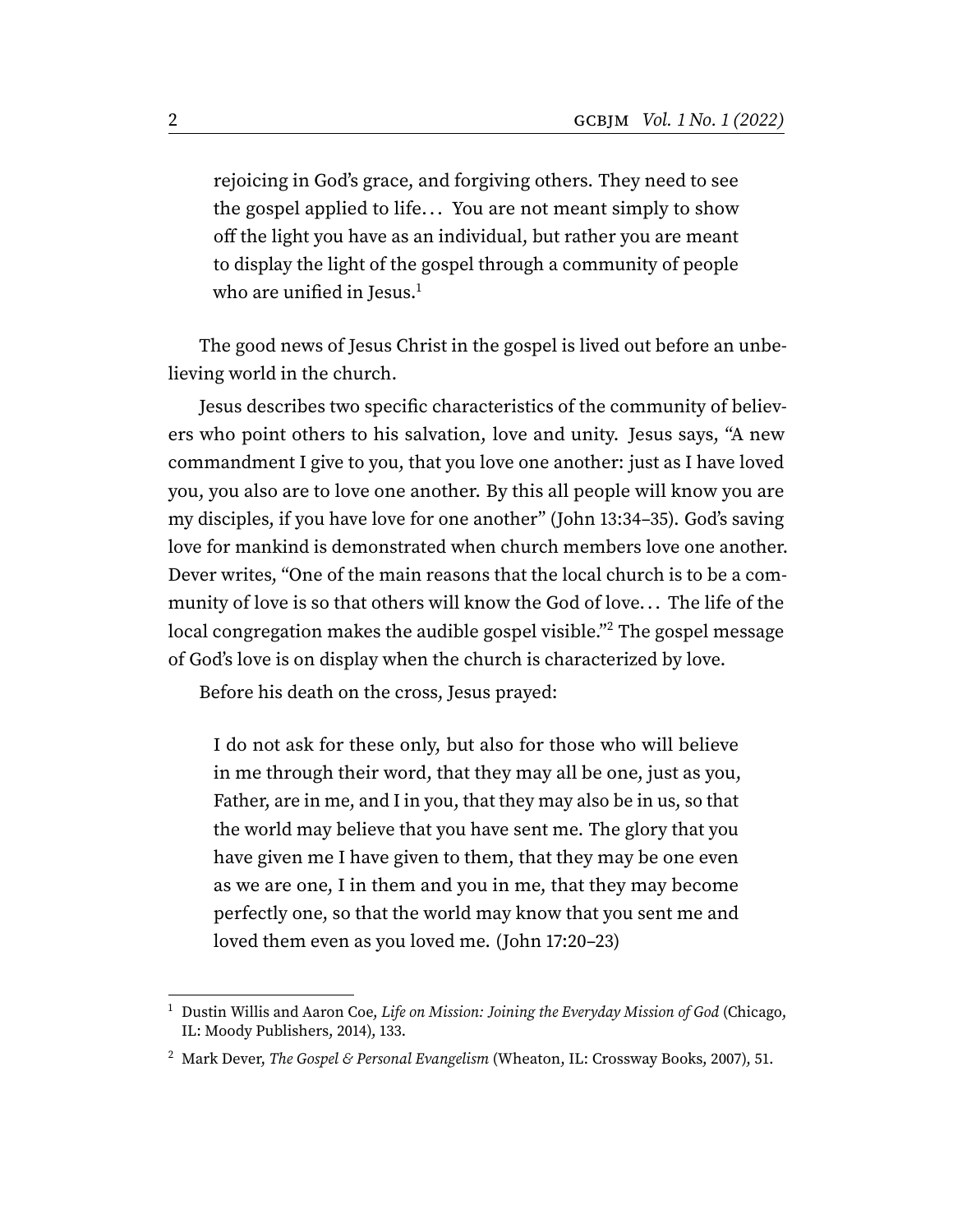Jesus believed the church's unity would communicate that God loves people. The church has a role to play in God's work of redemption: the evangelization of all people and nations.

The New Testament provides examples of the church functioning as an evangelistic community. First, Jesus sets the pattern of partnership in gospel proclamation when he sends his first disciples out two by two to proclaim the arrival of the kingdom of God and preach repentance (Luke 10:1–9, Mark 6:7–13). In Acts, new believers were added to the early church daily as they followed the apostles' teaching together (Act 2:42–47). Peter and Paul traveled with other believers as they shared the gospel message (Acts 10:23,13:13–52). The gospel spread through the work of the entire church in regions where there was no apostolic presence (Acts 9:31, 11:19–26). Paul commended the church in Thessalonica because they were known as a community that spread the gospel far and wide (1 Thess. 1:8). Plummer conveys, "The apostolic mission devolves upon each church as a whole- not upon any particular member or group. Each individual within the church, then, will manifest missionary activity according to his or her particular gifting and life situation."[3](#page-2-0) Church members were involved in evangelism together in the New Testament as the gospel spread across peoples and nations.

<span id="page-2-3"></span><span id="page-2-2"></span>Christians from Western cultures can be characterized by a lone ranger mentality.[4](#page-2-1) Individualistic thinking must not pervade missionary evangelism. Chan and Beuving assert, "While every individual needs to obey Jesus' call to follow, we cannot follow Jesus as individuals. The proper context for every disciple maker is the church. It is impossible to make disciples apart

<span id="page-2-0"></span><sup>&</sup>lt;sup>[3](#page-2-2)</sup> Robert L. Plummer, Paul's Understanding of the Church's Mission: Did the Apostle Paul Expect the Early Christian Communities to Evangelize? (Carlisle, UK: Paternoster Biblical Monographs, 2006), 144.

<span id="page-2-1"></span>[<sup>4</sup>](#page-2-3) Willis and Coe, Life on Mission, 88.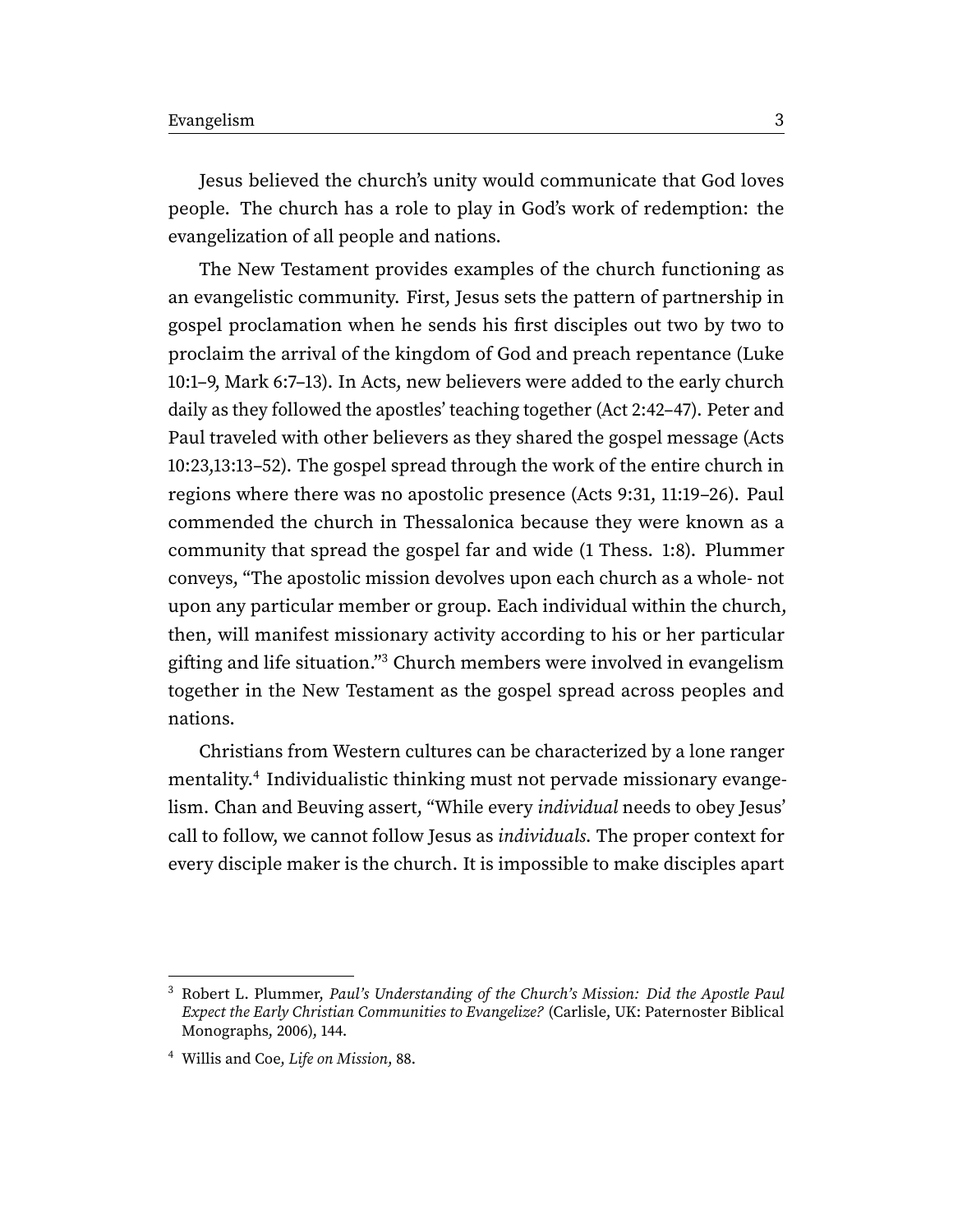<span id="page-3-4"></span>from the church of Jesus Christ."<sup>[5](#page-3-0)</sup> (emphasis theirs) The task of evangelism is rightly accomplished with both personal and corporate evangelism. Evangelism must connect to the local church. Missionaries need to evangelize in partnership with new and established churches in their context. Helping the local church to flourish as an evangelistic community enlarges the reach of the missionary.

## **Practical Applications**

<span id="page-3-5"></span>Churches are evangelistic communities when evangelism is a normal activity for them. Dever characterizes this culture as "an expectation that Christians will share the gospel with others, talk about doing that, pray about it, and regularly plan and work together to help each other evangelize."[6](#page-3-1) In fact, the missionary does not need to bring foreign ideas or programs into a church body to help cultivate this integration of evangelism into church life. Stiles explains, "We don't remake the church for evangelism. Instead, Jesus did not forget the gospel when he built the church."[7](#page-3-2)

<span id="page-3-6"></span>For example, baptism and the Lord's Supper are physical pictures of the death, burial, and resurrection of Christ. The preaching of the Word proclaims the gospel of Jesus Christ. When missionaries regularly participate in the life of the church, opportunities abound to encourage a church to adopt an evangelistic culture.

<span id="page-3-7"></span>Chelsea serves as a missionary to an unreached people group in Southeast Asia.[8](#page-3-3) She also attends a local church consisting of other people groups in her city. When her small group asked for prayer requests, she requested

<span id="page-3-0"></span><sup>&</sup>lt;sup>[5](#page-3-4)</sup> Francis Chan and Mark Beuving, *Multiply: Disciples Making Disciples* (Colorado Springs, CO: David C Cook, 2012), 51.

<span id="page-3-1"></span>[<sup>6</sup>](#page-3-5) Dever, The Gospel and Personal Evangelism, 17.

<span id="page-3-2"></span><sup>&</sup>lt;sup>[7](#page-3-6)</sup> J.M. Stiles, Evangelism: How the Whole Church Speaks of Jesus (Wheaton, IL: Crossway, 2014), 64.

<span id="page-3-3"></span><sup>&</sup>lt;sup>[8](#page-3-7)</sup> All missionary and local church member names have been changed for security purposes.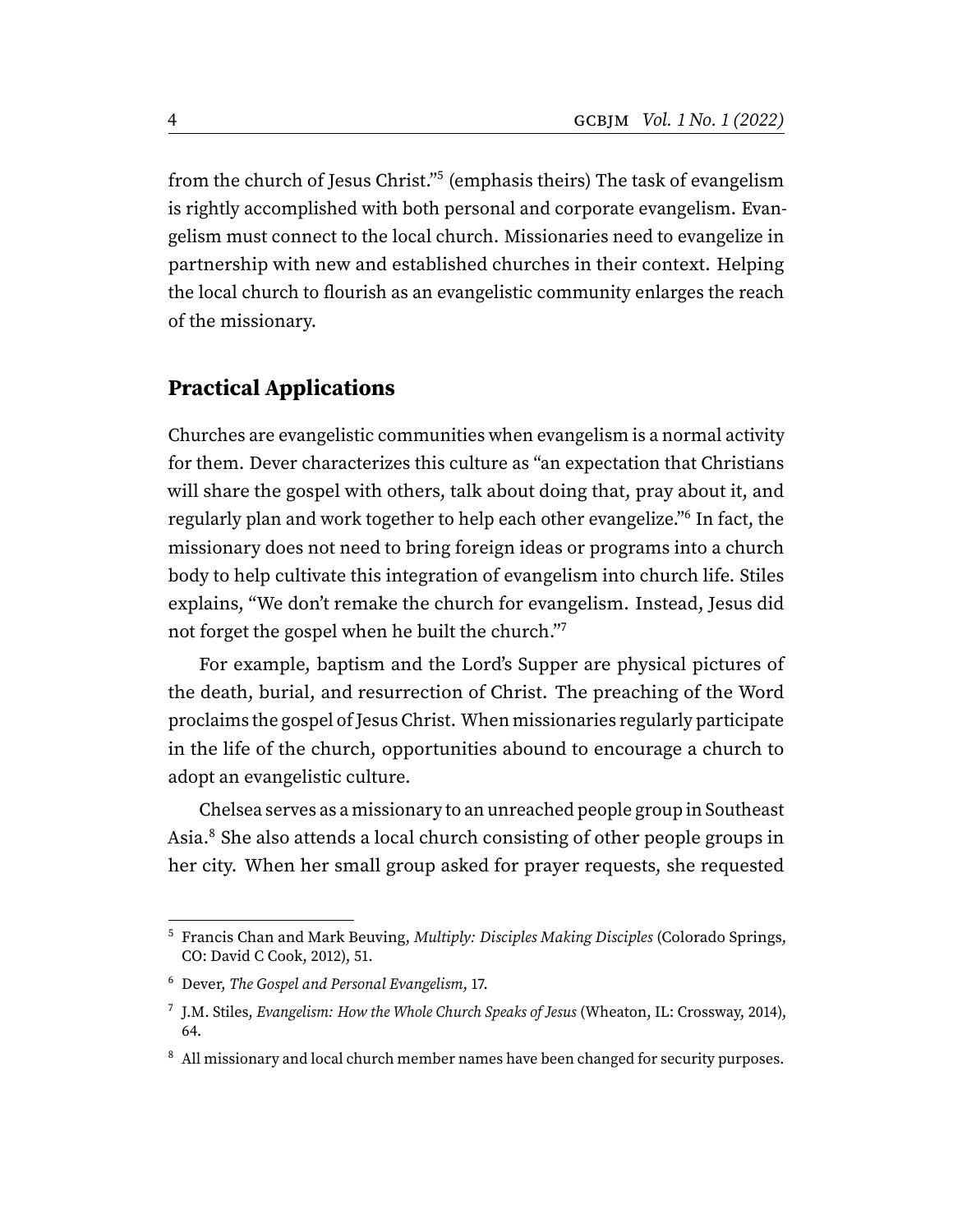prayer for a friend from a particular unreached people group with whom she had been sharing the gospel. The church members were shocked. They advised her those people were hostile to the gospel and would never come to faith. She must not risk her safety to share the gospel with them. However, as they took her request to the Lord week after week, the Lord began to change their hearts for evangelism. God convicted them that sharing the gospel with unlikely converts was a task for them as well as Chelsea.<sup>[9](#page-4-0)</sup>

<span id="page-4-2"></span>Another missionary, Anthony, helped his church plan their sermons through the book of Acts for almost a year. As the church elders preached the story of the early church from God's Word, the congregation saw their role in sharing the gospel. Instead of Anthony trying to convince believers they needed to share the gospel, they began to ask him for advice in situations where they were able to evangelize. The Word of God convinced them of their need to proclaim God's salvation.<sup>[10](#page-4-1)</sup>

<span id="page-4-3"></span>The evangelistic community of the local church emboldens all the followers of Christ in the church to share the gospel. If missionaries contact churches and do a training on evangelism methods, a few gifted individuals may begin to share the gospel on their own. If, however, the missionary and the church together model evangelism and invite new believers to participate alongside them, they are more likely to inject evangelism into part of the regular lifestyle of the members.

Jamie came to Christ after attending church meetings for over a year. Through gospel-centered prayers, music, preaching, discussion groups, and chats over lunch, almost every church member had shared the gospel with her. When the church mentioned an Easter outreach to children, Jamie, a new believer, was eager to participate. Shy by nature and nervous around kids, she supported this evangelistic effort through her skills as a baker. She attended the event and brought beautifully decorated baked goods for each

<span id="page-4-0"></span><sup>&</sup>lt;sup>[9](#page-4-2)</sup> Personal conversation with Chelsea.

<span id="page-4-1"></span><sup>&</sup>lt;sup>[10](#page-4-3)</sup> Personal conversation with Anthony.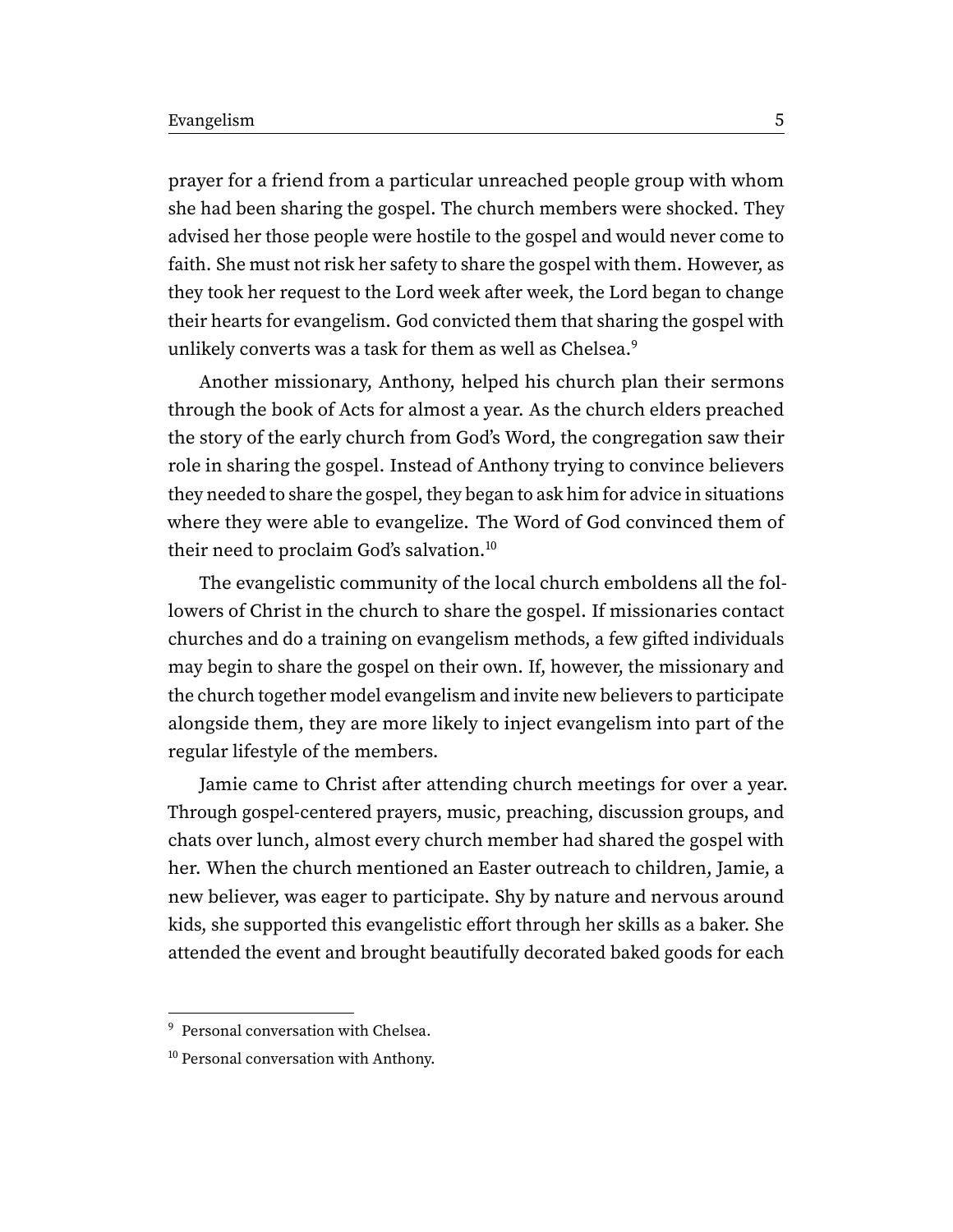family. During the meeting, a fellow church member shared the gospel story in a simple way for the children.

Jamie watched evangelism in action. These initial steps to participate in the evangelistic event led to greater boldness in her life. Jamie now has conversations with her own friends about the gospel. She also creates opportunities for these friends to hear the gospel as she invites them to connect with other church members over coffee.<sup>[11](#page-5-0)</sup>

<span id="page-5-1"></span>Missionaries Matthew and Kandy invited a group of young professionals from their local church to their home for Bible study and prayer. During this time of discipleship, they spoke often of sharing the gospel and encouraging one another in their efforts. Some of these believers readily shared the gospel, while others began to take baby steps. When Matthew and Kandy threw an evangelistic Christmas open house, they invited these young professionals to come alongside them serving food and initiating gospel conversations. Matthew and Kandy would be unable to share the gospel with everyone at the party. Young professionals still living in their parents' homes would not have the ability to host such a large scale gathering on their own. Working together this church family and the missionary couple could have a greater impact on the lost.

Indeed, both the missionary and the church need to recognize the value of their partnership. A missionary, for example, must work to make the gospel understandable to someone in a culture different from his or her own. The local church body intuitively navigates the culture that is foreign to the missionary. The church can help the missionary understand the worldview of the people around them. The people's understanding of reality, human nature, death, and purpose makes a difference in how to best convey the gospel to them. The church will have insights into which biblical metaphors

<span id="page-5-0"></span><sup>&</sup>lt;sup>[11](#page-5-1)</sup> The author personally witnessed these events.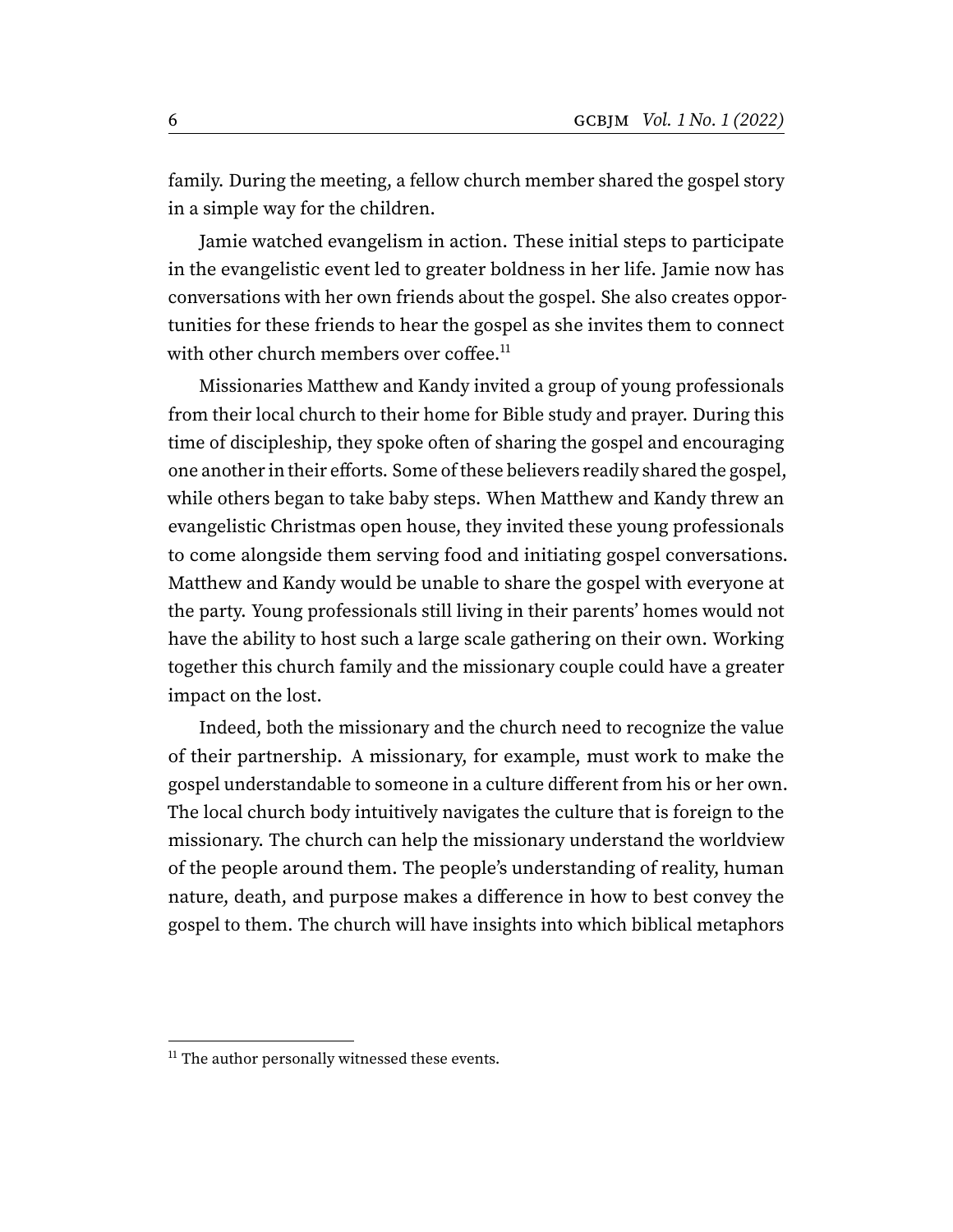<span id="page-6-1"></span>of salvation resonate within the culture based on their own conversions to Christianity.<sup>[12](#page-6-0)</sup>

Missionaries can also assist the church in their evangelism efforts. Missionaries often have a comfort level in sharing the gospel that many new believers do not possess. Missionaries can ask questions as outsiders that would be offensive coming from a local person. For example, in the author's context, questions from a foreigner about why a religious practice is followed are seen as an interest in the people themselves and happily answered. If a local asked the same question, it is perceived as judgmental. A missionary's unbelieving friends may think of the gospel as good for only a foreigner, but their perspective often changes when they meet the local church community that includes believers of their own people group or nation. Seeing how the gospel saved someone from their same culture and religious background can have a great impact on the lost.

In places of high persecution, the missionary can serve as an extension of the church's own evangelism and discipleship efforts. Nik Ripken describes the way persecuted believers often want to partner with Western missionaries. He writes:

We know our own people. We can choose the best fishing pole and the right weight of the line, and we know what size hooks to use. 'As we fish here in our own culture, can we use you as fishing bait? ... People in our culture do not know whom they can trust when they have dreams and visions; they don't know who to talk with when God has touched their hearts. They see you as safe people. . . You can have hundreds of spiritual conversations while a local person could possibly have a dozen. So are you willing

<span id="page-6-0"></span> $12$  Ideas for this paragraph are a summarization of topics from Sam Chan, *Evangelism in* a Skeptical World: How to Make the Unbelievable News about Jesus More Believable (Grand Rapids, MI: Zondervan, 2018).